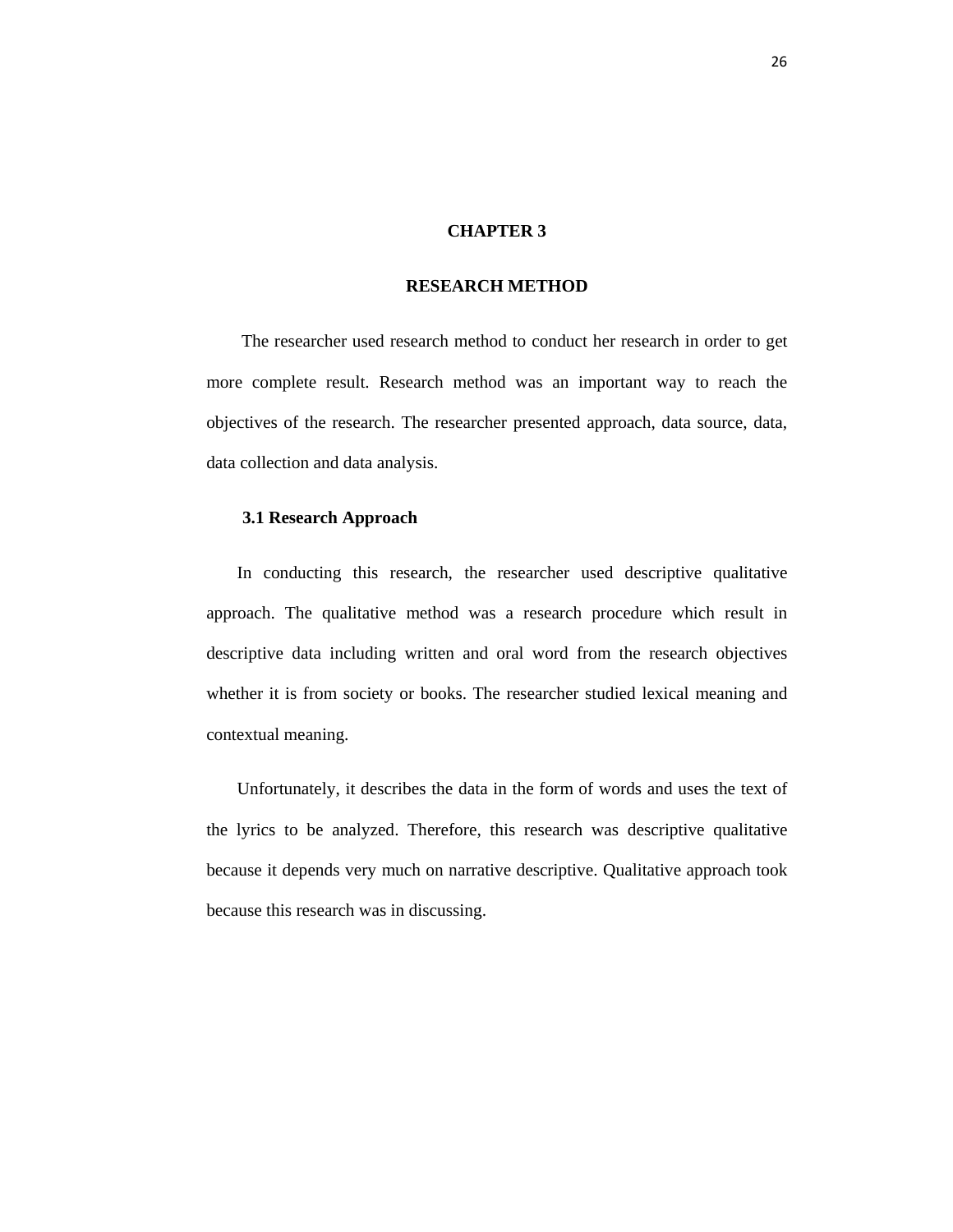## **3.2 Data and Source of Data**

 The data sources of the research are the text of the lyrics on "Avril Lavigne's" Song. The researcher analyzed lexical meanings and contextual meaning of the song. The lyrics used the data source in this research are

| No. | Title                   | <b>Album</b>                  |
|-----|-------------------------|-------------------------------|
|     | When You Are Gone       | The Best Damn Thing (2007)    |
| 2.  | Wish You Were Here      | <b>Goodbye Lullaby (2011)</b> |
| 3.  | Keep Holding On         | The Best Damn Thing (2007)    |
| 4.  | My Happy Ending         | <b>Under My Skin (2004)</b>   |
| 5.  | Everything Back But You | The Best Damn Thing (2007)    |

 This research choosed five lyrics based on the different album because those songs were the most popular songs on "Avril Lavigne" Lyrics Album Song. The researcher took the data from internet social media.

#### **3.3 Technique of Data Collection**

 The researcher collected the data in following step. First, the researcher reading all the data sources. Second, she selected the appropriate songs in the lyrics "Avril Lavigne" songs. Next, she chooses five lyrics covered in the song. The last, the data to be arranged systematically in accordance with the research focuses. To arrange the data, firstly, the researcher defined about the lexical meaning, and the second explained about contextual meaning.